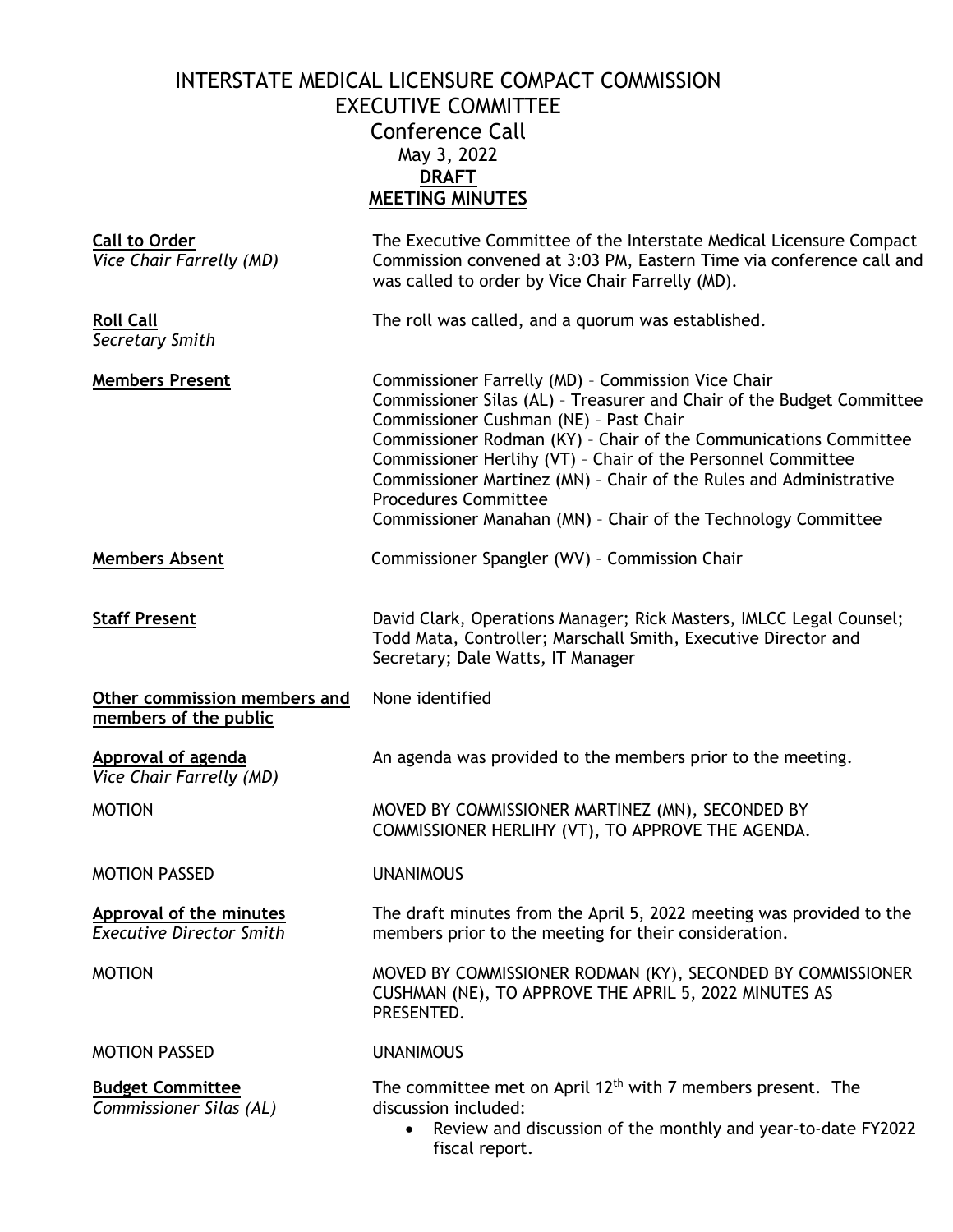- Review and discussion of the January to March Quarterly investment portfolio report.
- Discussion about the data sets used in the Pricing Study Model.
- Review and approval of the "Cash Transfer Flow" process.
- The next scheduled meeting of the committee is May 10, 2022.

The committee did not meet in April.

The committee met on April  $1<sup>st</sup>$  with 6 members present. The discussion included:

- Continued discussion of the executive director's proposed staff salary ranges and proposed staff salary increases. The committee reviewed the four salary survey's provided by Employers Council and the six salary range information for state employees from the committee members' states.
- Still gathering data and will continue the discussion at the next meeting, which will include a review of the executive director's final FY2023 Employee Compensation Plan.
- The next scheduled meeting of the committee is May 26, 2022.

The committee met on April 21st. The discussion included:

- A question raised by a member board regarding accepting less that the full-service fee for acting as the State of Principal License. It was decided that the IMLC Statute and Rules are clear regarding the payment of the fees, which cannot be adjusted in the remittance to the board by IMLC staff. However, a member board can establish its own procedures on how to handle the fees, including return a portion to the applicant.
- The committee welcomed a new member, Commissioner Tarr (TN).
- The committee intends to include as an agenda item at the November Commissioner meeting to seek input regarding new rules or policies to be considered in 2023.
- The committee decided to meet less frequently over the summer and fall as there is no active rulemaking being considered.
- The next meeting of the committee is June  $21^{st}$ .

The committee met on April  $14<sup>th</sup>$  with 9 of 12 members present. The discussion included:

- Review and discussion on the IT Manager report regarding projects and system performance.
- The RFP process was reviewed and the decision timeframe discussed. The executive director was charged with ensuring that the RFP requirements are in compliance with IMLC Statute and Rules, including a review by legal counsel. The June meeting will focus on authorizing the RFP to be published and to start gathering the responses.
- Work on the Phase 2 project API development has started with meetings of interested member boards. Initial focus is on system integrity and security.
- The next scheduled meeting of the committee is June 9th.

**Communication Committee**

*Commissioner Rodman (KY)*

## **Personnel Committee**

*Commissioner Herlihy (VT)*

## **Rules & Administrative**

**Procedures Committee** *Commissioner Martinez (MN)*

## **Technology Committee**

*Commissioner Manahan (MN)*